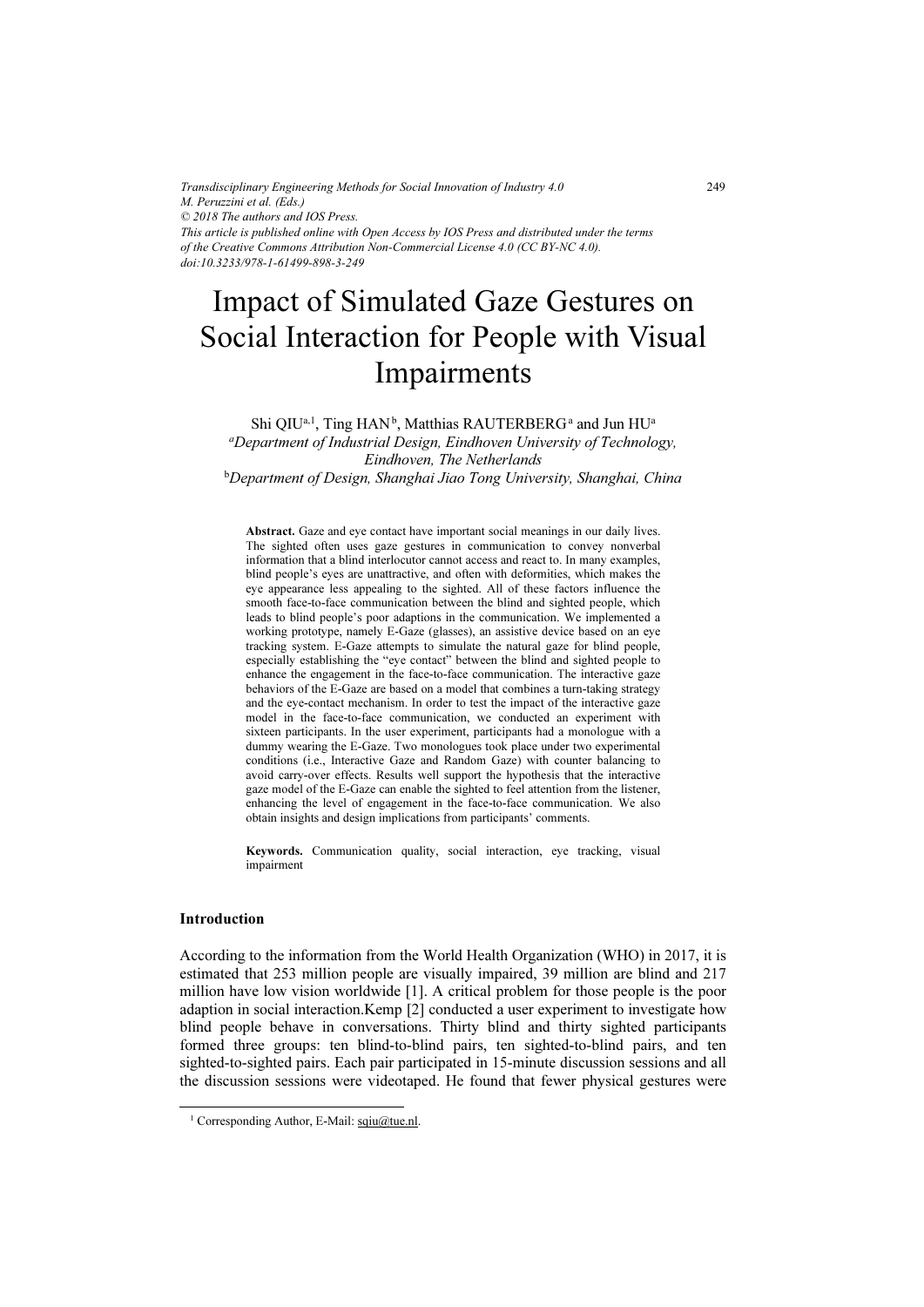observed in blind participants, and they were less confident to report their feelings in the tests. Due to the loss of vision, they were more introverted, submissive, and less confident in social interaction.

In many instances, eyes of people with visual impairments are unattractive, and often with deformities, which makes the eye appearance less appealing to the sighted. The impatience, discomfort, or intolerance of the sighted is a crucial reason that affects blind people's involvement in the communication or activities [3]. One typical example could be found in our previous study [4]. We investigated nonverbal signals between the blind and sighted people in social interaction. In interviews, one participant stated that due to an illness of nystagmus, she could not control the movement of the eyeball. Her eye gestures easily misled the sighted during conversations, which greatly troubled her in social interaction. She often felt socially isolated because she could not see and establish the eye contact with the sighted.

To improve the communication quality between the blind and sighted people, we designed and implemented an interactive gaze model displayed on a wearable glasses device, to simulate appropriate gaze behaviors for the blind people. Afterwards, we evaluated the impact of the interactive gaze model, and reported both quantitative and qualitative findings from the user experiment.

# 1. Related work

We summarize related work from two major aspects: gaze interaction between humans, and gaze interaction between humans and the virtual agents (avatars). Because we cannot directly find the related work of designing gaze behaviors for the blind people, we attempt to borrow the practical approaches on how to model gaze behaviors between humans and the virtual agents (avatars).

In psychology field, researchers explored the gaze behaviors between humans in social interaction. Argyle and Ingham [5] measured the amount of gaze in the dyadic (two-person) conversations. In the experiments, participant pairs had conversations at a normal interaction distance of 1.5-1.8m. About 75% of the time that participants were looking at the speaker while they were listening. Participants that were talking looked less of the time at the listener (41%). The eye-contact in the conversation was about 31% of the time. Kendon [6] conducted an exploratory study to investigate the relationship between the direction of gaze and the occurrence of utterances in dyadic social interaction. He claimed that gaze has an important role of regulating the flow of conversation and communicating emotions and relationships. Vertegaal et al.[7] extended the research scenario from the dyadic conversations to the multiparty conversations. They used an eye tracker to measure the participant's gaze at the faces of conversation partners during four-person conversations. The results demonstrated that gaze was an excellent predictor of conversational attention in multiparty conversations.

Informed by gaze interaction between humans, some studies further investigated the turn-taking to design gaze behaviors for virtual agents. Cassell et al. [8] investigated how to display the appropriate gaze behaviors of conversation agents during the dialogues with a human. They examined the relationship between the gaze behaviors and the turn-taking phenomenon through an empirical analysis for the dyadic conversations. Based on the empirical findings, an algorithm was proposed to design the gaze behaviors of the conversation agents. Garau et al. [9] conducted an experiment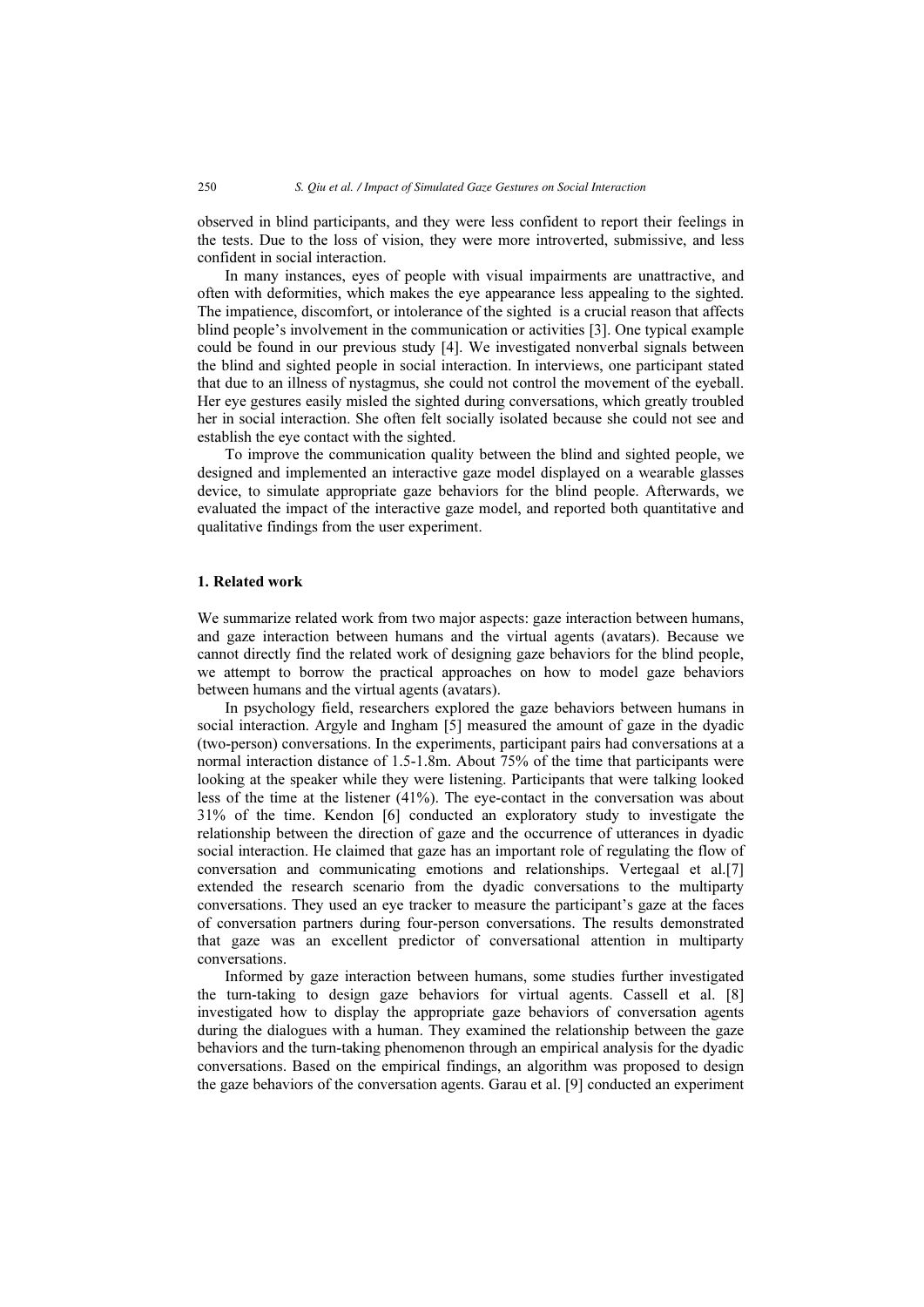to investigate the importance of gaze gestures between humans and humanoid avatars. They compared participants' responses in four conditions: video, audio-only, randomgaze avatars and inferred-gaze avatars. In the inferred-gaze, gaze behaviors were linked to the turn-taking strategy in the conversations. The results indicated that the inferredgaze provided remarked improvements of communication quality between humans and humanoid avatars.

Most virtual agent systems display gaze behaviors based on the turn-taking strategy rather than being reactive. In the reactive systems, a user's gaze behaviors trigger a momentary response from the virtual agent, which in turn influences the user and results in a feedback loop[10]. Kipp et al.[10] used head tracking to implement a system named IGaze, aiming at exploring reactive gaze behaviors between human and virtual agents. They implemented a virtual agent with three gaze strategies: Mona Lisa (continuous gaze following), dominant and submissive. An experiment was conducted to test how the participants could perceive three gaze strategies. The results demonstrated that the dominant and submissive strategies conveyed the intended impressions, and the Mona Lisa strategy was positively received by the participants. Bee et al.[11] proposed a gaze model for embodied conversation agents to improve the user experiences in Interactive Storytelling. An eye tracker was used to enable the interactive gaze of the conversation agent to respond to the user's gaze. A user experiment compared the participants' responses towards the gaze model and the noninteractive gaze. The results showed that the gaze model significantly outperformed the non-interactive gaze and provided a better user experience.

# 2. Design and system implementation

In our prior work [12], we presented a working prototype, namely E-Gaze (glasses), an assistive device based on an eye tracking system. E-Gaze attempted to imitate the appropriate eye gestures for the blind people, especially establishing the "eye contact" between the blind and sighted people, to improve the level of engagement in the faceto-face communication.

Based on the overview of related work, we identified the specific direction of designing gaze behaviors. A interactive gaze model was proposed, combining the eyecontact mechanism (i.e., the reactive gaze) and the turn-taking strategy in the conversations. When turn-taking occurs, the sound sensor of the E-Gaze system will detect the listening and the speaking modes in the conversation flows. We set the detailed timing of the interactive gaze model, which was based on the research on the two-person conversations between a human and a virtual agent [6,11]. In the interactive gaze model, whenever the sighted is looking at the E-Gaze, it reacts to the sighted with a "look at" eye gaze, and holds it for about 2 seconds, attempting to establish the "eye contact". Then it looks away for about 4 seconds, to avoid a dominance being gazing too long. Four eye gaze gestures (i.e., look up, down, left and right) are randomly chosen to display "look away". The timing of the E-Gaze "look at" and "look away" is slightly varied according to whether the blind person is talking or listening. This strategy is based on the experimental studies of Argyle and Cook [13], in which they found that people tend to look more at the interlocutor while listening than while speaking.

Overall, E-Gaze system consists of an Arduino microcontroller board, a Bluetooth module, two OLED display modules with an embedded graphics processor, a sound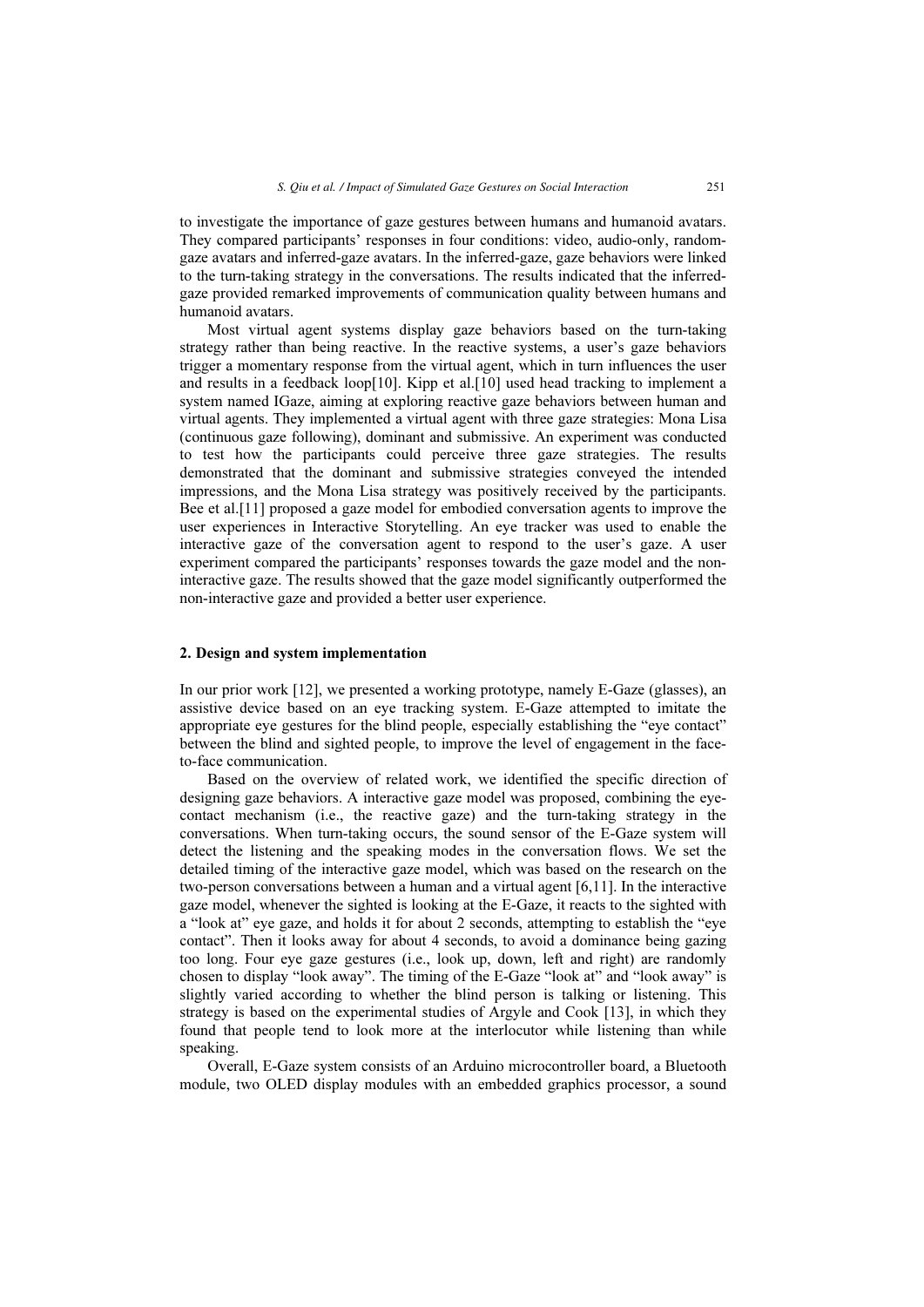detector module, and a physical glasses-shaped prototype. Figure 1 shows the overview of the systems.



Figure 1. System overview.

In the system implementation, we used the Eye Tribe  $\text{Trace}^2$  to detect the eye gaze from the sighted. An average tracking accuracy was from 0.5º to 1º in visual angle, and the distance between eye tracker and the user should be approximately 60cm. The advantage of using an unobtrusive eye tracker is that users do not need to wear bulky equipment, which makes them aware that their gaze is tracked. The Eye Tribe Tracker provided an input of users' gaze for the eye contact mechanism. It estimated the user's gaze behaviors, and sent the data to the microcontroller. To enable the E-Gaze to interact and respond to the user's gaze, the position of the E-Gaze was predetermined within the tracking area. When the user looked at the area of the E-Gaze, the microcontroller processed the gaze data and animated the corresponding gaze gestures. A sound detector detected whether the blind interlocutor was talking or listening, to provide input for the turn-taking strategy in conversations. The animations of eye gestures were taken from the research prototype "Agency Glasses" [14].

# 3. Evaluation

We designed a study to test sighted participants' perception towards the E-Gaze, and specifically examine whether the interactive gaze model could affect the communication quality between the sighted and blind people. In our early stage of user experiments, we used a dummy as an alternative to a blind listener in the test, and collected preliminary results to improve the system. The reason of using a dummy rather than a human was: we focused on testing the E-Gaze system, and attempted to avoid the potential interferences from other nonverbal signals of a human (e.g., smiling, nodding). Figure 2 presents a dummy wearing the E-Gaze (glasses).

In the experimental design, we hypothesized that the E-Gaze with the interactive gaze model could enhance the quality of communication between the speaker and the listener. More specifically, two gaze models of the E-Gaze (interactive vs. random) were compared while participants had a monologue with the dummy. A within-subject experiment were designed, and it included two conditions in the following:

2 http://theeyetribe.com/theeyetribe.com/about/index.html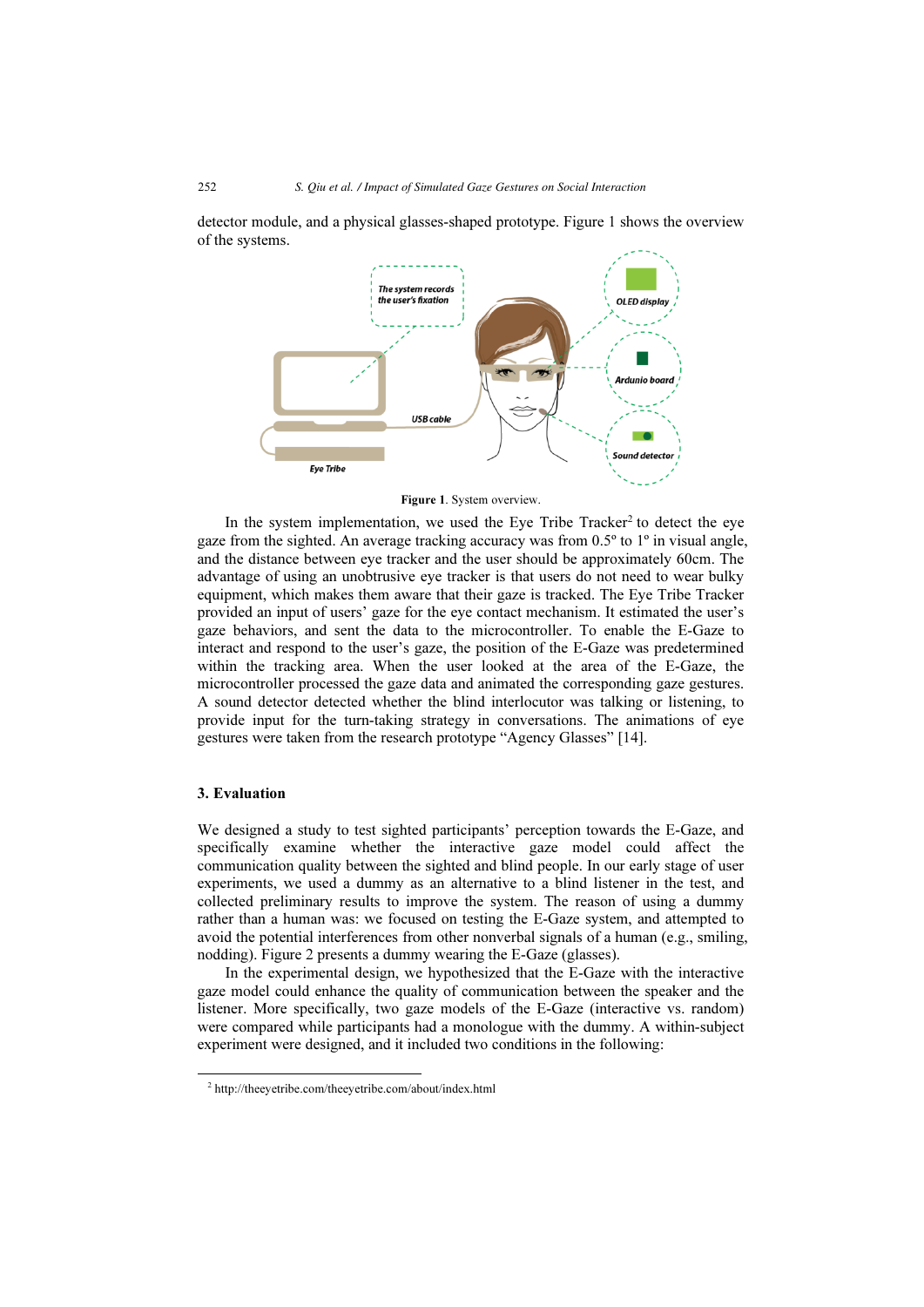- • Interactive Gaze: E-Gaze displays gaze gestures based on the interactive gaze model introduced in Section 2. Besides, because the dummy does not speak in this experiment, and it is only a listener, the sound detector was not used in the system.The gaze gestures of the E-Gaze follows the timing of listening mode.
- • Random Gaze: E-Gaze randomly displays five gaze gestures (i.e., look at, up, down, left, and right). The average duration of each state is around 2 seconds.



Figure 2. Dummy wearing E-Gaze (glasses).

### 3.1. Participants

The participants were sixteen students from the university ( $M_{\text{age}} = 22.44$ , SD = 1.59, 7 females and 9 males) with ages ranging from 19 - 25. None of the participants was visually impaired. We posted the recruitment information on the website (tongqu.me) to find students willing and able to take part in our study. Compensation for each participant was 50 CNY for approximately 1 hour.

# 3.2. Experimental setup and procedure

In the experiment, the participant sit in front of a round table where a dummy with the E-Gaze were placed. We aligned the Eye Tribe tracker and adjusted it towards the participant's face for the maximum trackability. The tracker connected to a laptop was installed around 50cm away from the participant. When the Eye Tribe Tracker was calibrated, the eye tracking software calculated the participant's eye gaze coordinates with an average accuracy of around 0.5 to 1 degree in visual angle. In order to stabilize and track accurate eye gaze, we used a chair with comfortable support to well fix the neck of the participant. The observation camera captured the whole scene. An overview of the experimental setup is shown in Figure 3.

In the experiment, the participant first signed the consent form and completed the pre-experimental questionnaire. We randomly picked one topic in fourteen sample topics from IELTS oral exams [15]. These topics were all about daily lives and easy for the participant to start a monologue (e.g., "Describe one of your family members").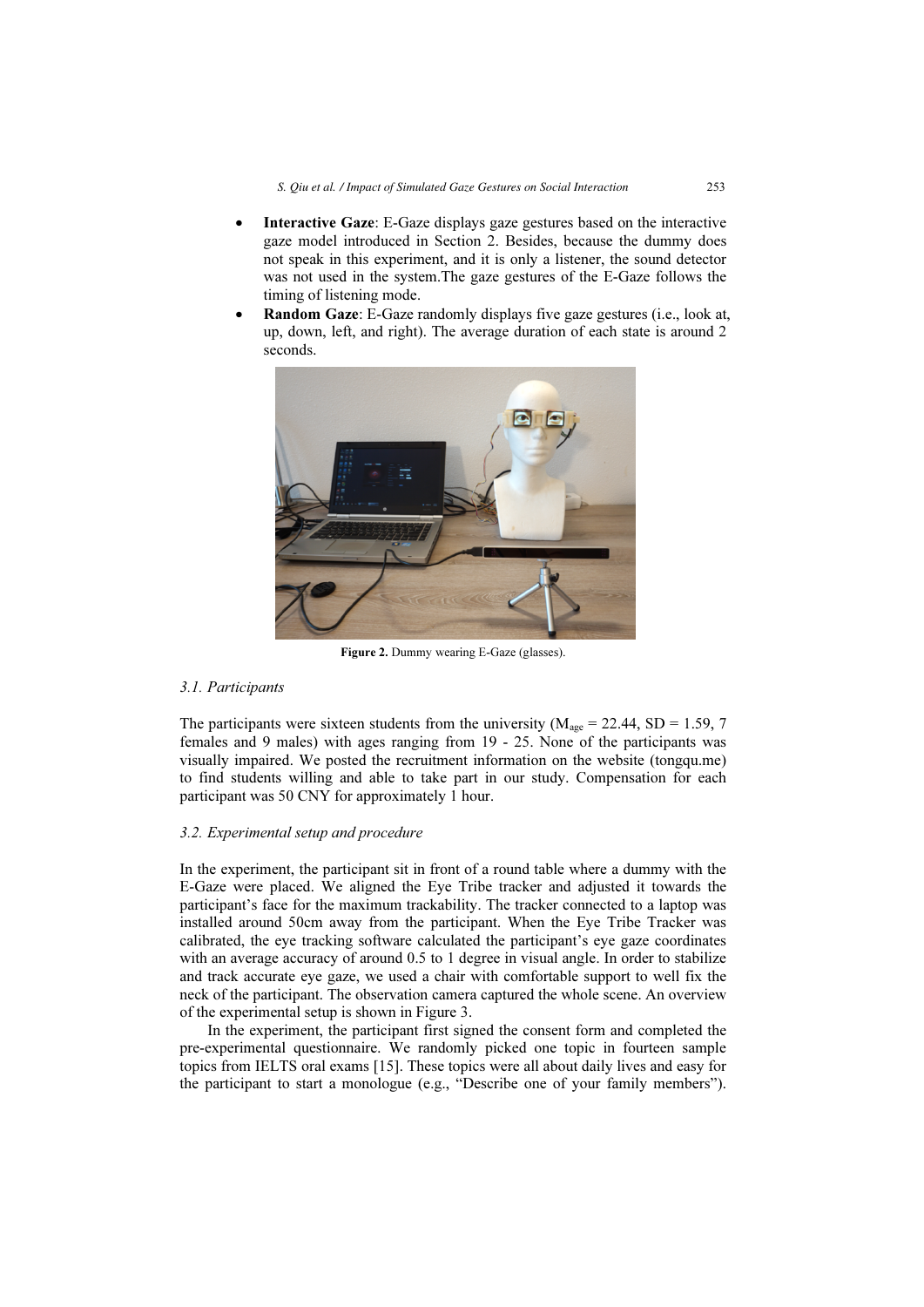Five minutes were given to the participant to prepare for the topic. Afterwards, the Eye Tribe Tracker was calibrated for the participant, which took less than 2 minutes. In the test, the participant had a monologue with the dummy. Two monologues took place under the experimental conditions (Interactive Gaze vs. Random Gaze) for the participant with a counter balanced order to avoid carry-over effects. The monologue lasted approximately 10 minutes. After each monologue, the participant was asked to complete the post-experimental questionnaire. Finally, we did a short interview for the participant's comments and suggestions towards the E-Gaze. All the monologues were video-taped, and the overall experiment lasted approximately 60-90 minutes.



Figure 3. Overhead view of the experimental setup: (1) E-Gaze(glasses), (2) Eye Tribe Tracker, (3) Laptop, (4) support of the chair to stabilize the neck of the participant, and (5) observation camera.

#### 3.3. Measurements

We measured the quality of the face-to-face communication with two subjective measures: social presence, and closeness.

The brief description of "social presence" was "sense of being with another". This other refers to either a human or an artificial agent [16]. In this experiment, we used an adapted version of the Networked Minds Social Presence Inventory (NMSPI) developed by Harms and Biocca [17]. NMSPI included 36 items with 7-point Likerttype scales. It is composed of 6 sub-dimensions: (1) co-presence, (2) attentional allocation, (3) perceived message understanding, (4) perceived affective understanding, (5)perceived emotional interdependence, and (6) perceived behavioral interdependence.

Inclusion of Other in the Self (IOS) Scale [18] was used to measure the closeness between the speaker and listener. It included seven increasingly overlapping circle pairs, indicating the distance of the relationship between themselves and their partners.

We collected participants' comments about the E-Gaze from an open-ended questionnaire including the item "Do you have suggestions for improving the E-Gaze?"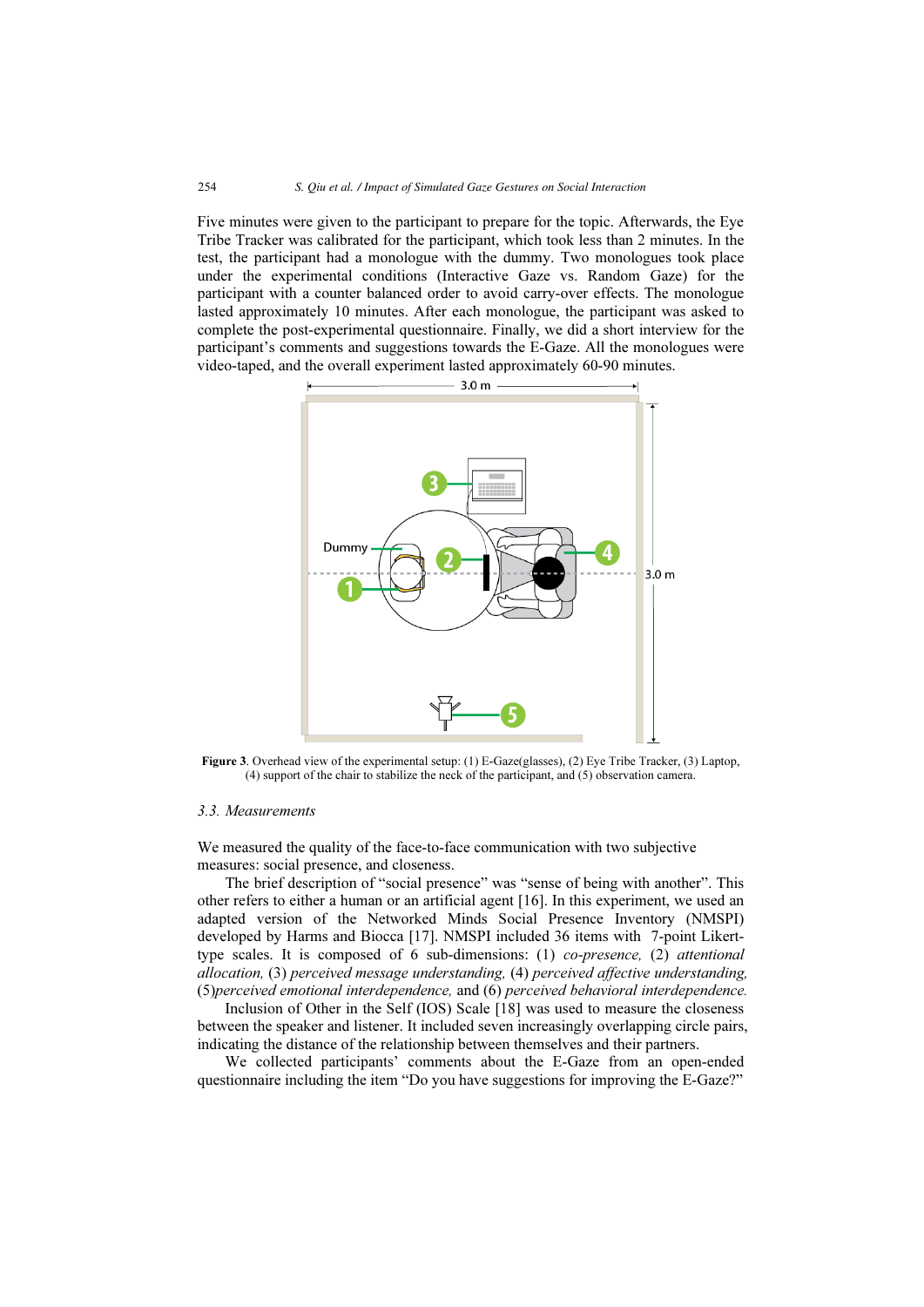# 4. Results

Below we report both quantitative and qualitative results from the experiment.

Quantitative results are presented in Table 1 and Table 2. A paired-samples t-test demonstrated that participants experienced significantly greater co-presence to the dummy with Interactive Gaze ( $M = 5.23$ , SD = 74) than it with Random Gaze ( $M =$ 4.76, SD =.75),  $t(15) = 3.56$ ,  $p = .003$ ,  $r = .68$ . The effect size of  $r = .68$  represents a large effect (above .5) [19]. As well as being statistically significant, this effect is very large, and represents a substantive finding. There was also a significantly greater perceived message understanding for participants to the dummy with Interactive Gaze  $(M = 3.62, SD = .66)$  than it with Random Gaze  $(M = 3.14, SD = 1.03)$ ,  $t (15) = 2.15$ , p = .049,  $r = .49$ . All other comparisons were non-significant ( $p \ge .05$ ).

Table 1. The means for each dimension of communication quality between Random Gaze and Interactive Gaze.

|                                      | <b>Random Gaze</b><br>Mean | Std.<br><b>Deviation</b> | <b>Interactive Gaze</b><br>Mean | Std.<br><b>Deviation</b> |
|--------------------------------------|----------------------------|--------------------------|---------------------------------|--------------------------|
| Co-presence                          | 4.76                       | .75                      | 5.23                            | .74                      |
| Attention allocation                 | 3.21                       | 1.11                     | 3.48                            | .93                      |
| Perceived message understanding      | 3.14                       | 1.03                     | 3.62                            | .66                      |
| Perceived affective understanding    | 3.23                       | .88                      | 3.49                            | .70                      |
| Perceived emotional interdependence  | 4.59                       | .42                      | 4.66                            | .64                      |
| Perceived behavioral interdependence | 3.40                       | .95                      | 3.78                            | .75                      |
| Partner closeness                    | 2.88                       | 1.54                     | 2.94                            | 1.24                     |
|                                      |                            |                          |                                 |                          |

Table 2. Paired t-test summary for each dimension of communication quality comparing the average Likert scale answer results between Interactive Gaze and Random Gaze.

|                                      | Mean difference Std. Deviation |      | t value | df | Sig.      |
|--------------------------------------|--------------------------------|------|---------|----|-----------|
| Co-presence                          | .47                            | .53  | 3.56    |    | $.003***$ |
| Attention allocation                 | .27                            | .84  | 1.29    | 15 | .216      |
| Perceived message understanding      | .49                            | .91  | 2.15    | 15 | $.049*$   |
| Perceived affective understanding    | .26                            | .68  | 1.54    | 15 | .145      |
| Perceived emotional interdependence  | .06                            | .50  | .50     | 15 | .622      |
| Perceived behavioral interdependence | .38                            | 1.04 | 1.47    | 15 | .162      |
| Partner closeness                    | .06                            | 1.18 | .21     |    | 835       |

Significant group difference;  $\degree p$  < 05,  $\degree^{*}p$  < 01

To analyze the qualitative data, open questions in interviews were transcribed and notes were taken. To gain structured insights from the transcripts, we conducted data analysis based on the qualitative content analysis [20], aiming at interpreting the meaning from the context of text data based on a naturalistic paradigm. It consists of three primary approaches: *conventional content analysis, directed content analysis*, and summative content analysis. In analyzing, we followed the approach *conventional* content analysis, in which the coding categories derived directly from the text data. We identified four major categories from the transcripts: interests, attitudes, design suggestions, and extended potential scenarios.

> •Interests

We investigated whether participants had an interest towards the E-Gaze by asking them the question "Do you have an interest towards this system? If yes, why you are interested in this E-Gaze system?" Twelve participants showed a great interest towards E-Gaze while the other four held the opposite ideas. The example reasons for interests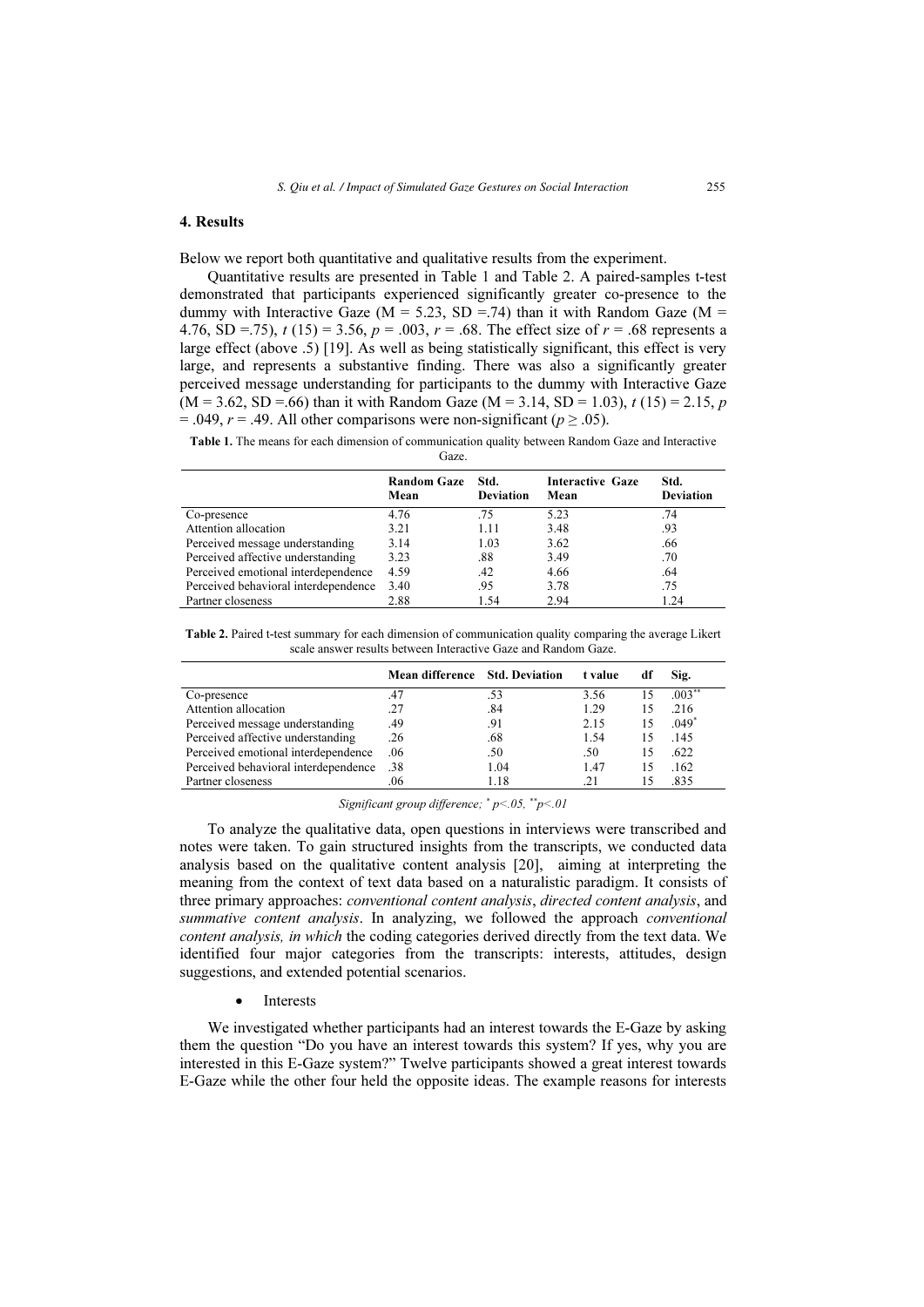were: "E-Gaze can influence our attitudes in the conversation" (P6); "I am interested in the operating mechanism of the E-Gaze (e.g., how to send us appropriate gaze gestures)" (P9); "I think the E-Gaze is very cool, and it can be used in a game" (P10). However, P16 stated that "It is very pitiful if a person feels lonely, she is only able to communicate with the machine".

> •**Attitudes**

We collected participants' positive and negative attitudes towards the E-Gaze with the question "Which aspects make you like/dislike the E-Gaze?" Example keywords and phrases are presented in Table 3. The majority of participants express the positive attitudes towards the E-Gaze. We found some example descriptions:

"E-Gaze has a similar eye appearance as we could see in our daily livings. Eyes looks vivid, and conveys a warm feeling in communication" (P2).

"Looking downwards of the E-Gaze indicates an engagement. Besides, it can stimulate the enthusiasm of conversation, if we establish the eye contact with the E-Gaze" (P4).

"The eye appearance of the E-Gaze is very realistic, and it looks much better if it has more personalized options (e.g., the eyes with the single eyelid or the double eyelid)" (P16).

In contrast, some participants held negative attitudes towards the E-Gaze:

"Sometimes the E-Gaze looks around, and makes me feel that the dummy has lost patience in listening, therefore it disturbs me in communication"(P9).

"Require a more beautiful design for the eye appearance" (P15).

"If I am visually impaired and wear the E-Gaze glasses, I am afraid of being looked strange in other people's eyes […]" (P10).

| Positive                                           | Negative                                              |
|----------------------------------------------------|-------------------------------------------------------|
| Diverse gaze gestures, looking downwards           | Not very smart, the eye appearance does not match     |
| indicates an engagement, acquire one's emotional   | the shape of the face, some eye gestures are not very |
| state through the eye gaze, innovative idea, high- | friendly (e.g., sometimes look around, improperly     |
| tech, stylish, encourage the communication,        | move the eyes upwards), eye gestures inconsistent     |
| realistic eye appearance, etc.                     | with conversation contents, etc.                      |

Table 3. Exemplar keywords and phrases towards the E-Gaze.

#### $\bullet$ Design suggestions

Overall, design suggestions include ideas of improving aesthetics of the eye appearance, displaying appropriate eye gaze gestures in conversations, and linking other nonverbal signals (e.g., smiling, nodding) to express emotions. Example statements are given below:

"E-Gaze is suggested to display proper eye gestures based on the manner of speaking. When the sighted feels sad, the eye gestures of the E-Gaze will reveal a feeling of sympathy to comfort her" (P9).

"E-Gaze will look more realistic by synchronizing the facial expressions" (P9). The similar description was "I think it is not capable of expressing dummy's feelings well only using eye gestures. Synchronizing facial expressions can enhance the effect of feelings, for example, a smile with curved eyes often indicates the happiness" (P16).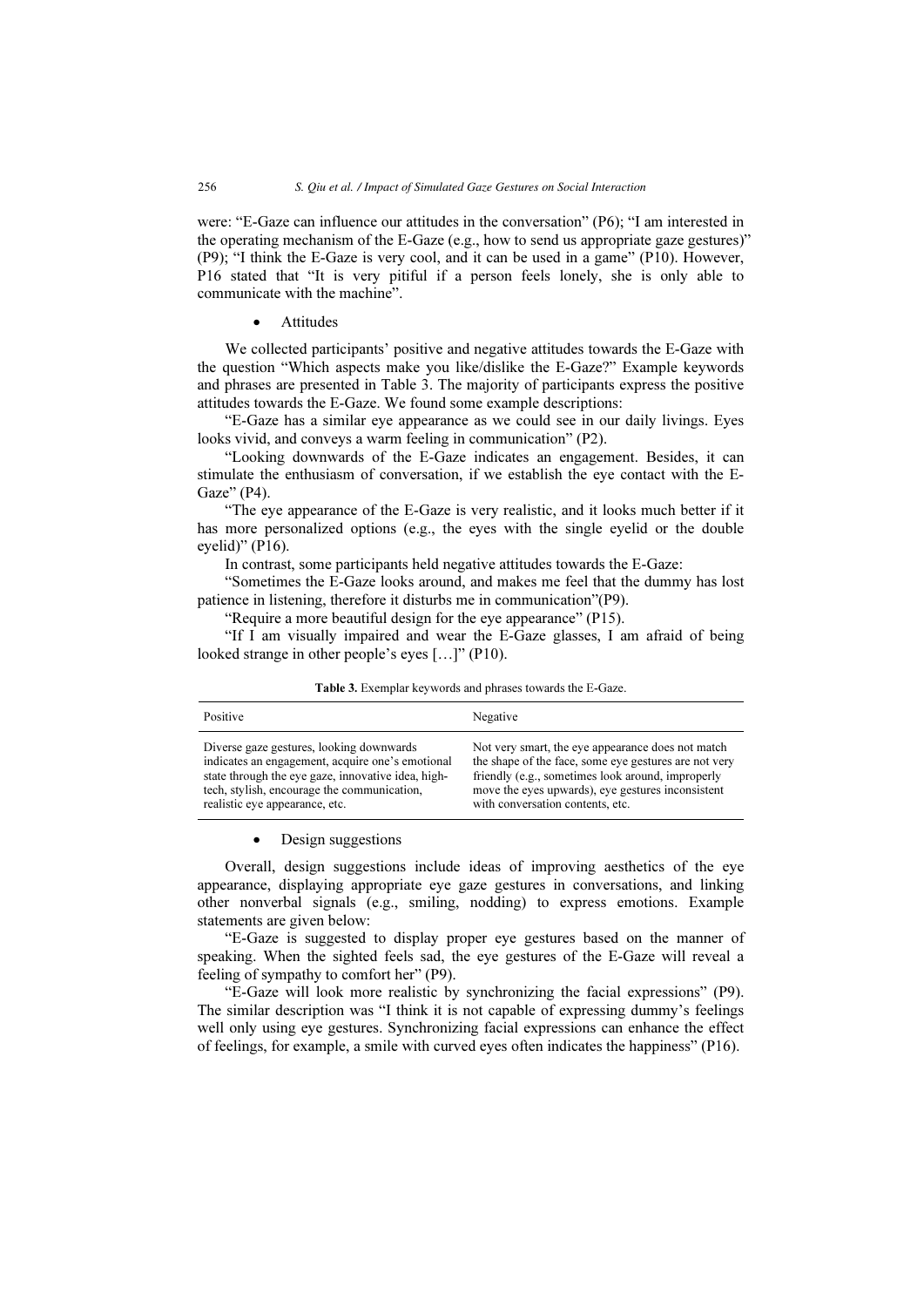"Designing gaze gestures is suggested to be based on the comprehensive sentiment analysis (e.g. the analysis of a person's facial expressions, language, and the speed and manner of speaking)" (P3).

•Potential extended scenarios

The participant majority claimed the recent scenario was the most reasonable (i.e., improve the communication quality between the blind and sighted people), yet several participants pictured other potential scenarios of using the E-Gaze. Example statements are:

"E-Gaze can be installed on a medical robot for the psychological counseling. Sometimes depression people feel safer to interact with a robot rather than a human doctor, especially in the talking treatments. Besides, it is not easy for human doctors to keep mental health if they always hears about the dark side of the world from patients. This field might derive the benefits from the technology of the E-Gaze" (P16).

 "E-Gaze is helpful for people with autism, who are not willing to interact with others, especially establishing the eye contact. E-Gaze can assist them to be familiar with gaze gestures before interacting with other people." (P4).

 "Some people feel anxious in communication, and interacting with the E-Gaze makes them feel relaxed in social activities" (P5).

# 5. Conclusion

In general, this pilot study contributes an understanding of how the interactive gaze model of the E-Gaze glasses could impact the quality in the face-to-face communication, how to further design and develop the future smart glasses system based on users' requirements. To design the interactive gaze model, we gained insights from approaches regarding how to model gaze behaviors between humans and virtual agents (avatars). In quantitative findings, the interactive gaze model significantly outperformed the random gaze on *co-presence* and *perceived message understanding*. This suggests that the interactive gaze model of the E-Gaze can indeed make a contribution to increase the quality of the face-to-face communication. These were aligned with the qualitative findings: the participants majority expressed interests and positive attitudes towards the E-Gaze.

Nevertheless, our study has some limitations. In the experiment, ten-minute monologue seems too long for participants. Some of them felt exhausted to present a long monologue, which might trigger negative emotions. Our final goal is to test the efficiency of the E-Gaze in conversations. The results may be various between the conversation and monologue scenarios. In this experiment, we used a dummy as an alternative to a real blind listener. Participants' perception may be somewhat different if they face a real blind person wearing the E-Gaze.

Despite the limitations discussed, design suggestions from participants identify our future smart glasses system: simulating gaze behaviors based on the multiple sensory inputs in a social scenario. For example, eye gaze behaviors in sync with facial expressions, speaking pace, tone etc. E-Gaze may be applied in the other special user groups (e.g., people with depression or autism). In our future studies, we will recruit real blind participants, and test the communication quality between the blind and sighted people in a conversation scenario.